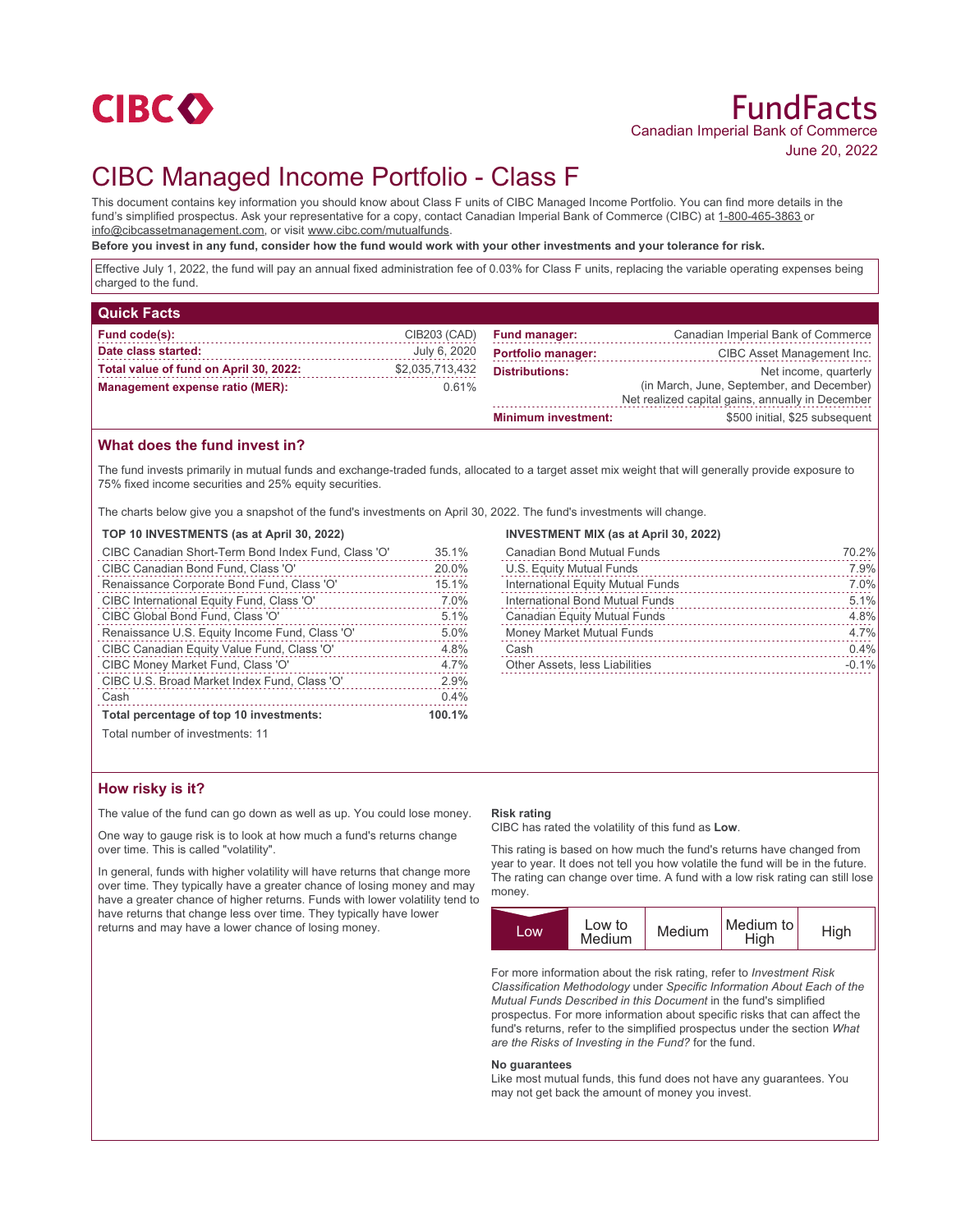## **How has the fund performed?**

This section tells you how Class F units of the fund have performed over the past year. Returns are after expenses have been deducted. These expenses reduce the fund's returns.

### **YEAR-BY-YEAR RETURNS**

This chart shows how Class F units of the fund performed in the past calendar year. The range of returns and change from year to year can help you assess how risky the fund has been in the past. It does not tell you how the fund will perform in the future.

| 20%               |      |
|-------------------|------|
| 15%               |      |
| 10%               |      |
| $5\%$             | 2.1  |
| $0\%$             |      |
| $-5\%$<br>$-10\%$ |      |
|                   |      |
| $-15%$            |      |
|                   | 2021 |

#### **BEST AND WORST 3-MONTH RETURNS**

This table shows the best and worst returns for Class F units of the fund in a 3-month period over the past calendar year. The best and worst 3-month returns could be higher or lower in the future. Consider how much of a loss you could afford to take in a short period of time.

|                    | <b>Return</b> | 3 months ending   | If you invested \$1,000 at the beginning of the period |
|--------------------|---------------|-------------------|--------------------------------------------------------|
| <b>Best return</b> | $2.2\%$       | July 31, 2021     | Your investment would rise to \$1,022                  |
| Worst return       | $-1.3\%$      | November 30, 2021 | Your investment would drop to \$987                    |

#### **AVERAGE RETURN**

The annual compounded return of Class F units of the fund since July 6, 2020 was -0.4%. If you had invested \$1,000 in the fund on July 6, 2020, your investment would be worth \$992 as at April 30, 2022.

| Who is this fund for?                                                                                                                                                   | A word about tax                                                                                                                                                                                                                                                                                     |  |
|-------------------------------------------------------------------------------------------------------------------------------------------------------------------------|------------------------------------------------------------------------------------------------------------------------------------------------------------------------------------------------------------------------------------------------------------------------------------------------------|--|
| Investors who:<br>• are seeking a high level of regular income with a secondary focus on<br>modest capital growth; and<br>• are investing for the short to medium term. | In general, you will have to pay income tax on any money you make on a<br>fund. How much you pay depends on the tax laws where you live and<br>whether or not you hold the fund in a registered plan such as a<br>Registered Retirement Savings Plan (RRSP) or a Tax-Free Savings<br>Account (TFSA). |  |
|                                                                                                                                                                         | Keep in mind that if you hold your fund in a non-registered plan, fund<br>distributions are included in your taxable income, whether you receive<br>them in cash or have them reinvested.                                                                                                            |  |

## **How much does it cost?**

The following tables show the fees and expenses you could pay to buy, own, and sell Class F units of the fund. The fees and expenses - including any commissions - can vary among classes of a fund and among funds. Higher commissions can influence representatives to recommend one investment over another. Ask about other funds and investments that may be suitable for you at a lower cost.

### **1. SALES CHARGES**

There are no sales charges payable when you buy, switch, or sell Class F units of the fund.